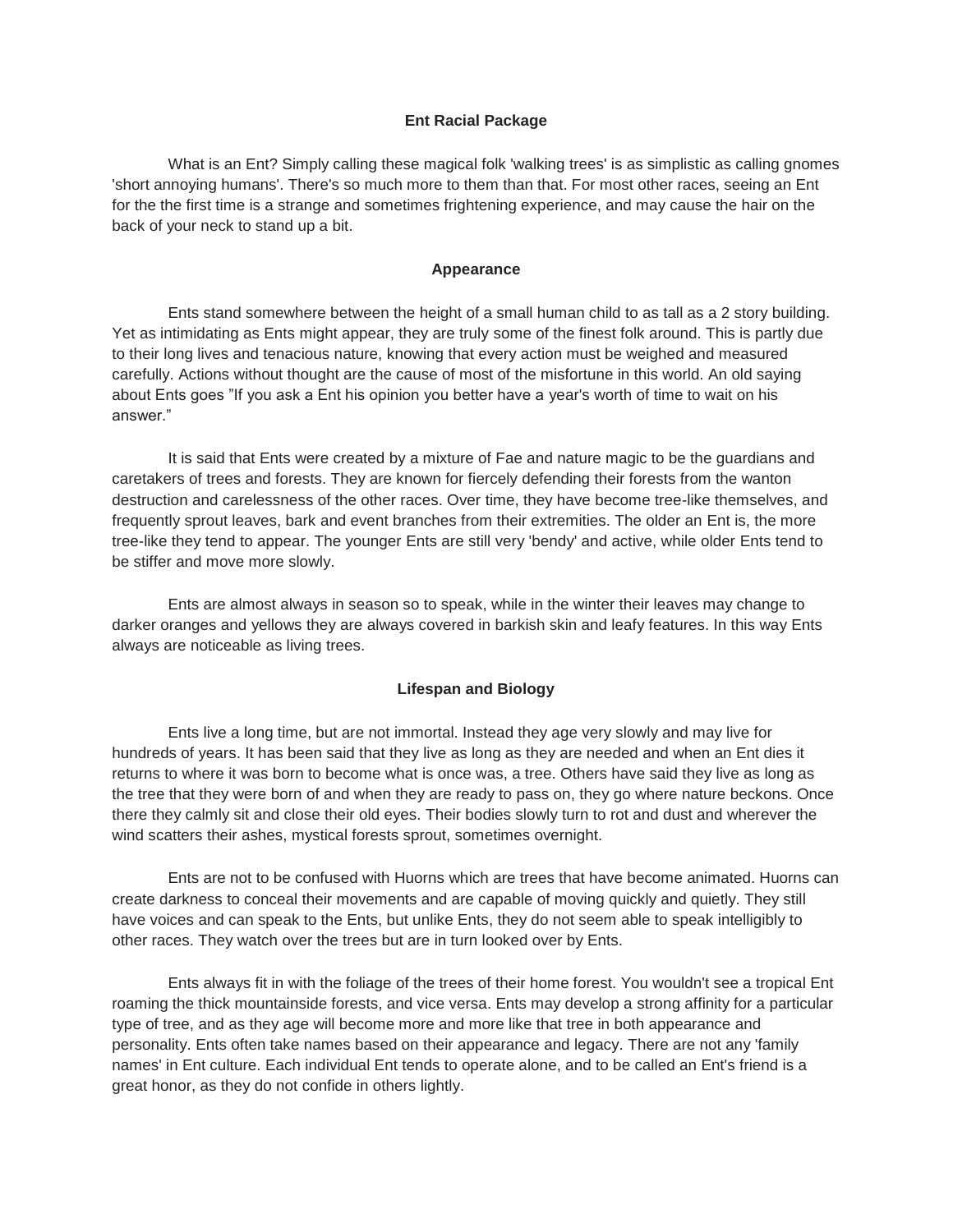#### **Culture**

Within the Ent culture, child ents are called Entings. Both male and female Ents exist, but little is known about their specific mating customs or how Entings are born. Some ents are rumored to spring from the ground, hundreds of miles from where any Ents have been seen.

Because of their long lifespans, Ent's don't function closely within family units, the way some other races do, but instead act within a large scattered community. Each Ent has their own section of forest and trees that they watch over and they patrol within their territory caring for their trees and making sure no harmful intruders enter. Occasionally a gathering of Ents occurs, and this is called an Entmoot. At this time, Ents may discuss important decisions and the opinions of the oldest and wisest Ents will carry the most weight.

Ents oppose to the usage of live trees for lumber, although they do not object to the gathering of dead trees for building purposes. They also greatly object to any dangerously open flame within their forest, preferring to use the light of the moon and stars for navigation at night.

Ents value careful consideration and decisions. They often find other races hasty and dishonest. They like plain speakers who do not hide their motives behind flowery speech. They tend to be slow to anger, but when they are enraged they become fearsome foes with inhuman strength. Ents often keep their thoughts to themselves and do not share their ideas until they have thought through a situation fully. This can sometimes make them appear slow, but don't assume an Ent is not paying attention - They see and hear much more than they let on.

#### **Cities and Communities**

Ents travel great distances through their forests daily, and do not require shelter from the elements. They do not build structures or buildings, though occasionally they will pile stones up to make way markers. While this may seem to the outside world to be a total lack of community, it is not so for a creature that lives so long. They chose to see it as the necessary time needed to reflect on their thoughts between segments of conversations.

This does not mean that Ents do not have community or fellowship just not quite in the way many other races do. Ents will often dwell in what they refer to as a thicket, or a part of a forest that one or more family lines has called home for many generations, and many of their ancestors have returned to at the end of their lives. These thickets are places of powerful nature as they are supported by the ancient Ents that have returned. Over the ages thickets will become too crowded for new life to continue to spring up and the remaining Ents will journey on to begin new thickets, it is in these old abandoned thickets that often times groves and fey circles seem to find their way into.

### **History**

As a creature of long life spans the Ents have seen much and have passed along stories of the past and of what once was. There are long held stories in the lore of the Ents that long ago before the great war there were Ents in the forest of Vollois, and it was believed that after the war ended and the land there lay in waste that the Ents had been destroyed. But the Ents now that not all history is true, and word has begun to spread, rumors of a Darkwood Ents. Ents that are no longer the gentle keepers of the woods, but something changed by what happened there and now something sinister grows within the